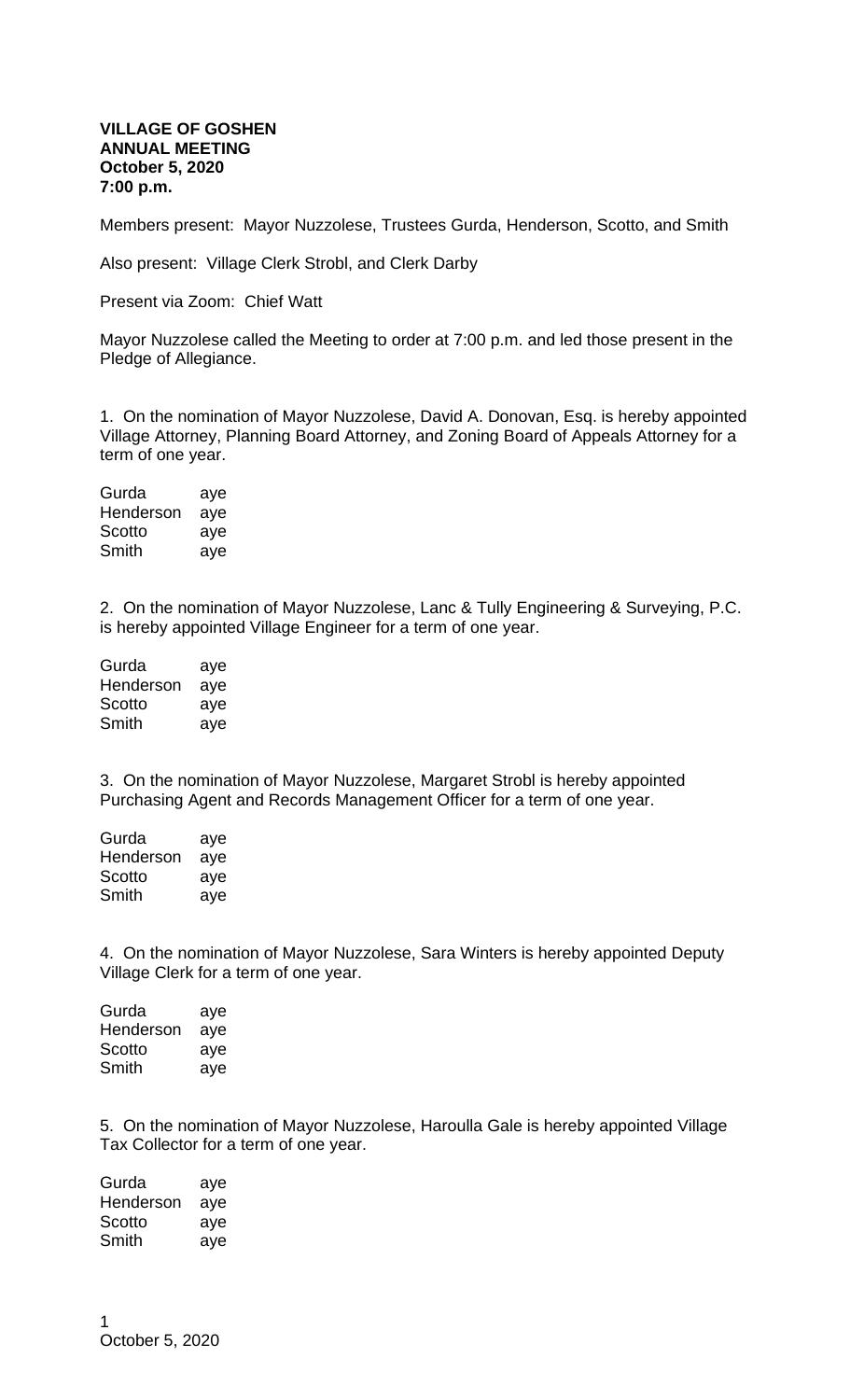6. On the nomination of Mayor Nuzzolese, Kimberly Canterino VanHaaster is hereby appointed Acting Village Justice for a term of one year.

Gurda aye Henderson aye Scotto aye Smith aye

7. On the nomination of Mayor Nuzzolese, Sal LaBruna is hereby appointed to the Village of Goshen Planning Board for a term of five years. This term will expire in 2025.

| Gurda     | aye |
|-----------|-----|
| Henderson | aye |
| Scotto    | aye |
| Smith     | ave |

8. On the nomination of Mayor Nuzzolese, Kerri Stroka is hereby appointed to the Village of Goshen Zoning Board of Appeals for a term of five years. This term will expire in 2025.

Gurda aye Henderson aye Scotto aye Smith aye

9. On the nomination of Mayor Nuzzolese, Edward Connor is hereby appointed Village Historian for a term of one year.

| Gurda     | aye |
|-----------|-----|
| Henderson | aye |
| Scotto    | aye |
| Smith     | aye |

10. On the nomination of Mayor Nuzzolese, Molly O'Donnell and Chris Ashman are hereby appointed to the Ethics Board for a term of six years. Term to expire 2026.

| Gurda     | aye |
|-----------|-----|
| Henderson | aye |
| Scotto    | aye |
| Smith     | aye |
|           |     |

11. On the nomination of Mayor Nuzzolese, Salvatore LaBruna is hereby appointed to the Joint Recreation Commission for a term of three years. This term will expire in 2023.

| Gurda     | aye |
|-----------|-----|
| Henderson | aye |
| Scotto    | aye |
| Smith     | aye |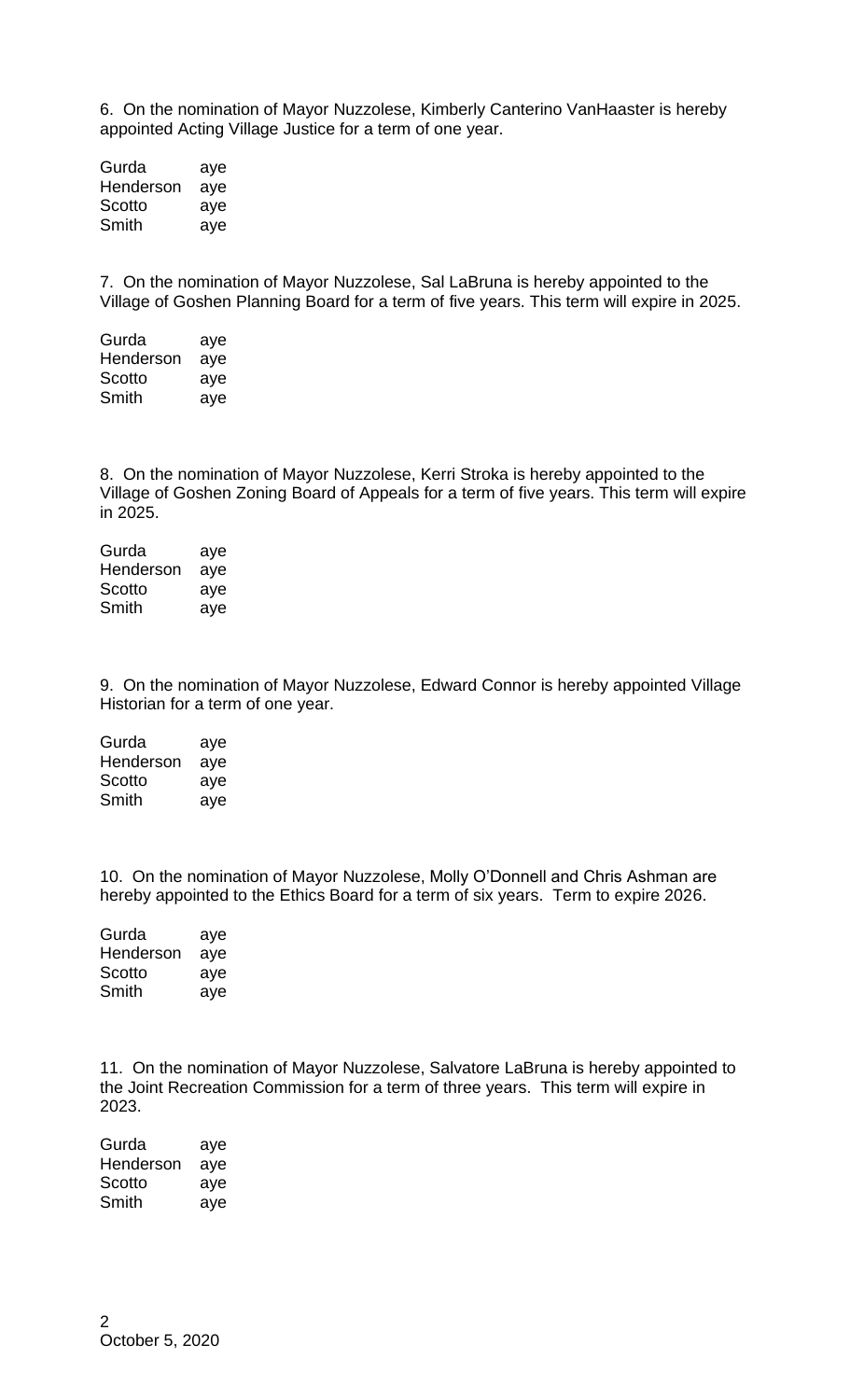12. On the nomination of Mayor Nuzzolese, Damian Brady is hereby appointed to the Joint Recreation Commission for a term of three years. This term will expire in 2023.

Gurda aye Henderson aye Scotto aye Smith aye

13. On the nomination of Mayor Nuzzolese, the Goshen Independent is hereby named official Newspaper for one year.

Gurda aye Henderson aye Scotto aye Smith aye

14. On the nomination of Mayor Nuzzolese, Chase Bank, Sterling Bank, Orange County Trust Company, and M & T Bank Goshen offices are hereby named official depositories for the Village of Goshen for one year.

| Gurda     | aye |
|-----------|-----|
| Henderson | aye |
| Scotto    | aye |
| Smith     | aye |

15. On a motion by Trustee Henderson, seconded by Trustee Scotto, Meetings of the Village Board of Trustees will be held on the second and fourth Monday of each month at the Village Hall at 7:00 p.m. The annual meeting of the Board of Trustees will be held on the first Monday in April at 7:00 p.m. In the event that a Village Board Meeting falls on a holiday, it may be held the following Thursday at 7:00 p.m., if necessary.

| Gurda     | aye |
|-----------|-----|
| Henderson | aye |
| Scotto    | aye |
| Smith     | aye |

16. On a motion by Trustee Smith, seconded by Trustee Henderson, mileage for Village Employees shall be paid at the IRS standard prevailing rate, currently \$.57.5 per mile.

| Gurda     | aye |
|-----------|-----|
| Henderson | aye |
| Scotto    | aye |
| Smith     | aye |

17. On a motion by Trustee Gurda, seconded by Trustee Smith, payment in advance of audit is authorized on claims for public utility services, postage, freight, taxes, bank transfers, employee benefits, debt service, and express charges.

Gurda aye Henderson aye Scotto aye Smith aye